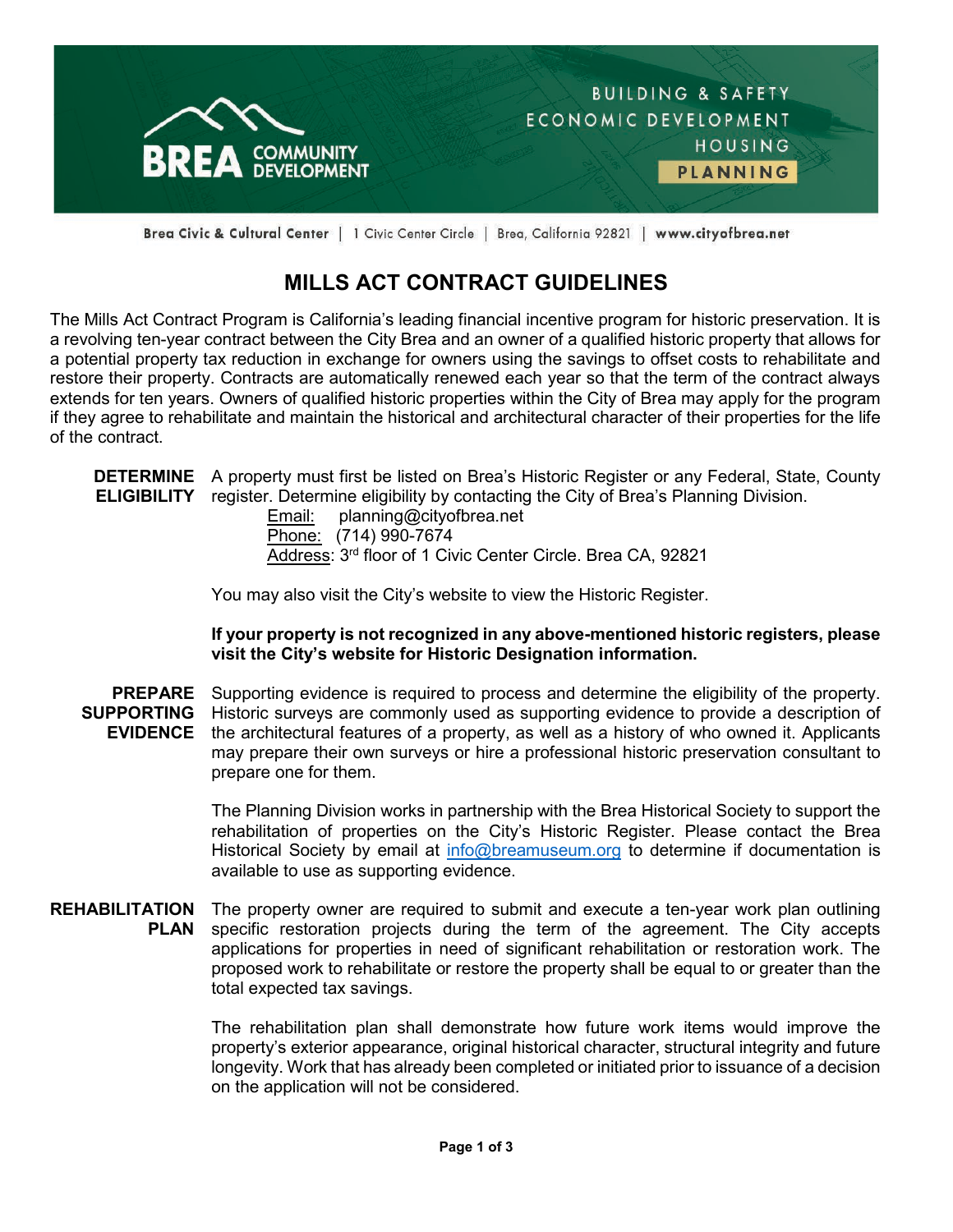Typical examples of projects include roof repairs or replacement; exterior siding/stucco repair and painting; brick or stone repointing; restoration of original finishes/colors; repair/restoration of deteriorated or missing architectural features; window or door repair; restoration of previous alterations; removal of potentially hazardous conditions such as outdated/faulty electrical, plumbing or HVAC systems; fireplace/chimney repairs; seismic retrofit/foundation repair or bolting; structural repairs such as settling, porch separation from main structure, roof sagging, etc.; drainage improvements; energy efficiency improvements; etc.

Restoration should be based on physical, documentary or pictorial evidence. Interior cosmetic work is typically not included unless it involves restoring important historical features of the interior or extensive interior restoration. New fencing, landscaping or paving is typically not included unless restoring a significant historical design feature or having an effect on the primary historic resource on the property. New construction, interior modernization remodeling and additions are not included.

Upon execution of a Historic Property Contract agreement, all agreed-upon projects must be completed by the end of the year established in the final work plan. Annual selfcertification of completion of work, along with documentation (permits, contractor invoices, before and after photographs, etc.) and/or inspections may be required to ensure required work is completed.

**OBLIGATIONS UNDER THE MILLS ACT Duration of Contract:** The Historical Property Contract is for a minimum term of ten years. It automatically renews each year on its anniversary date and a new ten-year term becomes effective. The contract runs (essentially in perpetuity) with the land.

> **Non-Renewal Contract**: The owner may decide to terminate the contract by notifying the City at least ninety days prior to the annual renewal date. The City may terminate the contract by notifying the owner at least sixty days prior to the renewal date. The owner may make a written protest about termination by the City. The contract remains in effect for the 10-year term beyond the notice of non-renewal.

> **Alterations or Additions to the Property:** Any work performed to the property (interior, exterior and grounds) must conform to the [Secretary of the Interior's Standards for](https://www.nps.gov/tps/standards.htm)  [Rehabilitation](https://www.nps.gov/tps/standards.htm) and the [California Historical Building Code.](https://ohp.parks.ca.gov/?page_id=21410) Planning Division staff shall review any proposed work for conformance with the Standards before work begins and all proper permits shall be obtained.

> **Inspections and Monitoring:** The City may conduct may pre-contract and periodic inspections of the property. Conditions not conforming to the Secretary of the Interior's Standards for Rehabilitation may be required to be brought into compliance. The City also encourages property owners to self-inspect and notify Planning staff of the progress of rehabilitating and maintaining their property.

> **Breach of Contract Penalty:** If the City determines at any time that the property owner has breached the contract the contract may be cancelled and the owner is liable for a cancellation fee of 12.5% of the current value of the property as determined by the County Assessor.